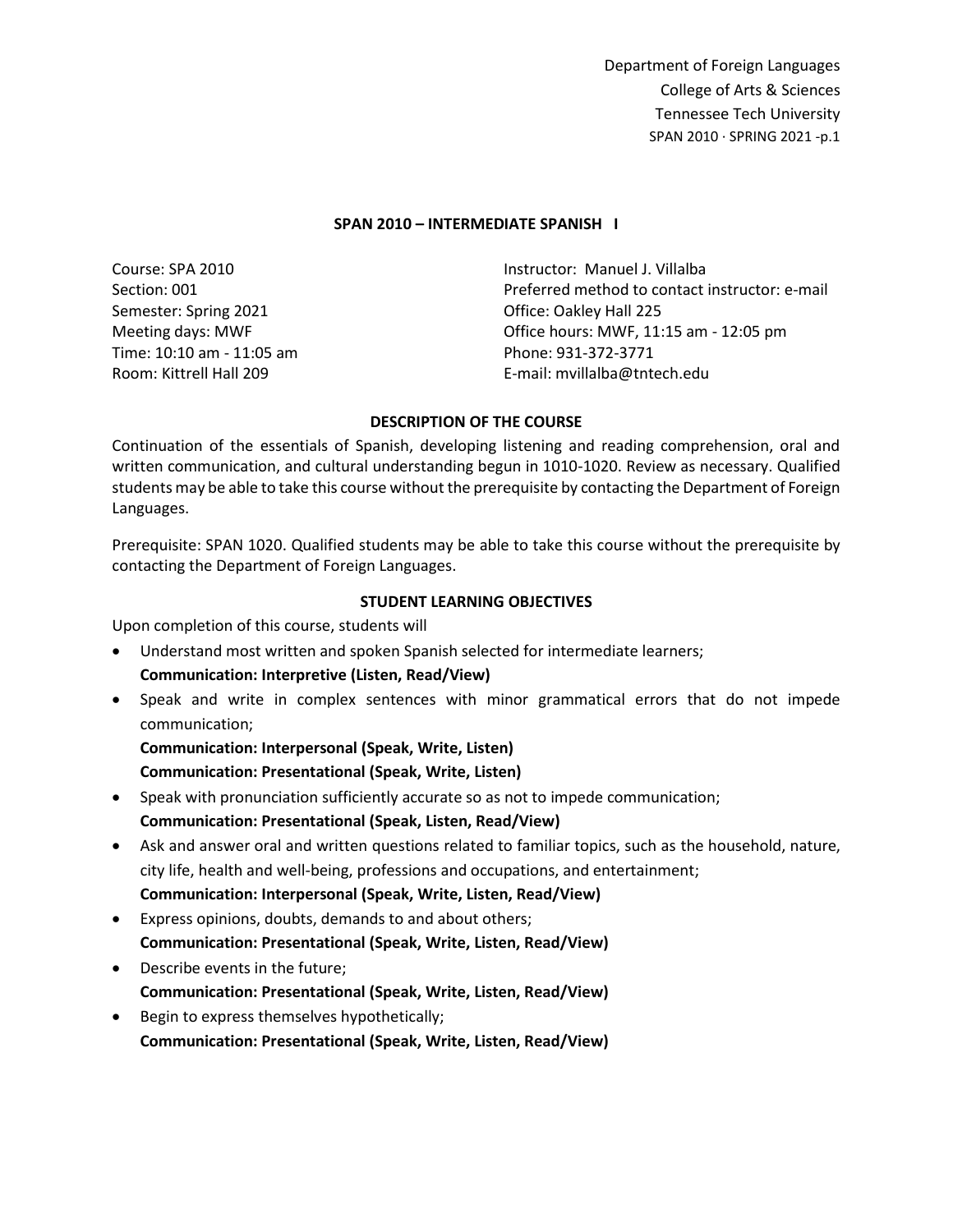• Converse on an intermediate level, observing basic courtesy requirements and social demands of the Hispanic culture;

**Communication: Interpersonal (Speak, Listen, Read/View)**

• Understand the diverse culture of the Spanish-speaking world and describe some of its basic geographical facts.

**Cultures (Relating Cultural Products to Perspectives)**

# **METHODOLOGY**

The course is taught using the communicative approach. This means that we USE the Spanish studied by the students at home in meaningful, real-life contexts in the classroom. A variety of teaching techniques and formats are employed to optimize the students' use of Spanish in class, such as TPR (Total Physical Response), group work (involving conversations, role playing, and grammar and vocabulary exercises), audio and visual exercises, brief grammar reviews, cultural explanations, and assigned work from the online Website.

This is a Spanish language course. The professor and the students will speak only Spanish in class.

## **MATERIALS**

## **Required text and materials**

- Blanco, José A. and Philip R. Donley. *Vistas: Introducción a la lengua española*. 6th ed., Vista Higher Learning, 2020.
- Online Maestro WEB-SAM account that accompanies *Vistas* (6th edition). The passcodes are included if you buy the text NEW. If you buy the text USED, your passcodes for WEBSAM are sold separately in the bookstore. You may also purchase access to WEB-SAM online by going to http://vistahigherlearning.com/store/tntech.htm/.

# **Recommended texts**

- *The Oxford Spanish Dictionary (Spanish-English/English Spanish)*, eds. Beatriz Galimberti Jarman Roy Russell. Oxford: Oxford University Press, 2008.
- *WordReference.com (English-Spanish Dictionary)* On-line source: http://www.wordreference.com/es/translation.asp

### **iLearn**

Our section has a shell on iLearn that will be updated regularly with announcements, handouts for students to print out and other useful information. Students will be responsible for checking this site at least once between class sessions.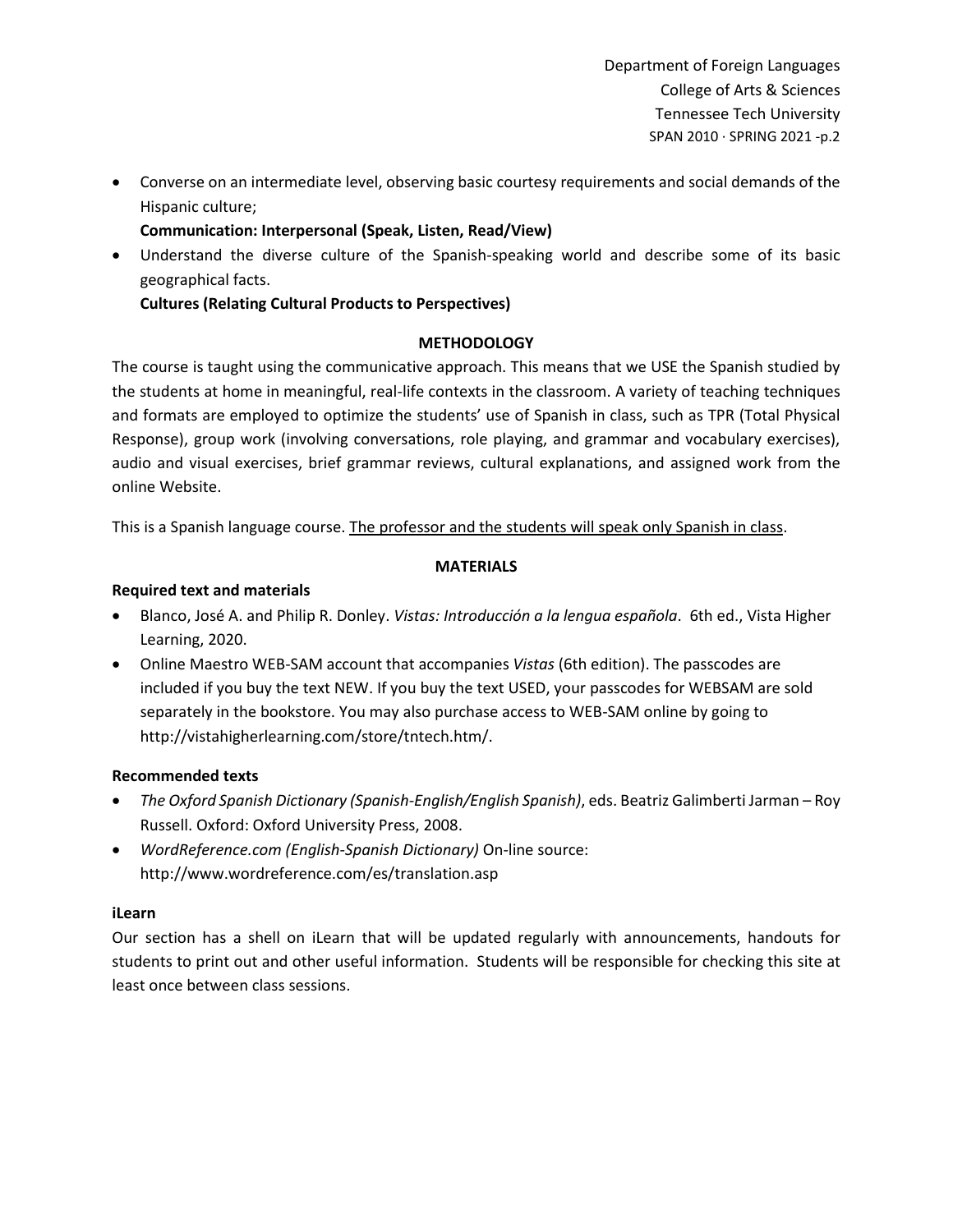#### **COURSE REQUIREMENTS**

#### **Oral Exams (20%)**

We will have two oral exams that will test the student progress on the acquisition of oral skills. Conversations will be held in groups of two as indicated in the course calendar and recorded in video. The recordings will be sent by email or handed in a PenDrive or CD to meet the deadlines. Each group will be aware of some possible scenarios from which one will be randomly chosen. Note: This is a conversation and should NOT be memorized or scripted. Detailed instructions and materials will be posted on iLearn.

#### *TalkAbroad* **Conversations (20%)**

During the semester, as indicated in the course calendar, each student will need to have 6 conversations with 6 different native speakers using TalkAbroad. Each conversation must be 15 minutes minimum. It is the responsibility of the student to schedule the conversations and to complete them on time. The students can find further information in the TalkAbroad Student Instruction Manual.

*TalkAbroad* completes a thorough screening of the native speakers that work for them, but, for safety purposes, you are required to follow these policies:

- 1. If your assigned partner makes you feel uncomfortable in any sense, please stop the communication and report it to your instructor as soon as possible.
- 2. No exchange of money or goods with your partners is allowed.
- 3. Under no circumstance should you send any personal information to your partners: address, bank account number, credit card number, day of birth, email address, passwords of any kind, phone number, social network nickname, social security number, etc.

### **Friday conversations (20%)**

Every Friday, students will submit a 15 minute recorded conversation developing a situation proposed by the instructor. Each conversation must be conducted entirely in Spanish.

### **Compositions (5%)**

During the semester, students will write two compositions in Spanish. The topics for the compositions will be presented in class and posted on iLearn along with further instructions.

### **Blog (10%)**

Each student will write a weekly blog about his/her life as a student (12 entries total). In each entry the student must write about his/her life on campus. The students must remember that this content is public. The blog tools can be found on iLearn. The minimum length of each entry will be 350 words and the presentation of the blog will count toward the overall grade. The deadline of every entry will be on Sundays at 11:59 pm. No late materials will be considered. Also, every student will have to write one comment in three blog entries of other fellow students every time that a blog entry is assigned (12 entries X 3 comments = 36 comments total). The grade of the comments will be part of the participation grade. If any student considers that s/he does not want to make public his/her work for the class, s/he must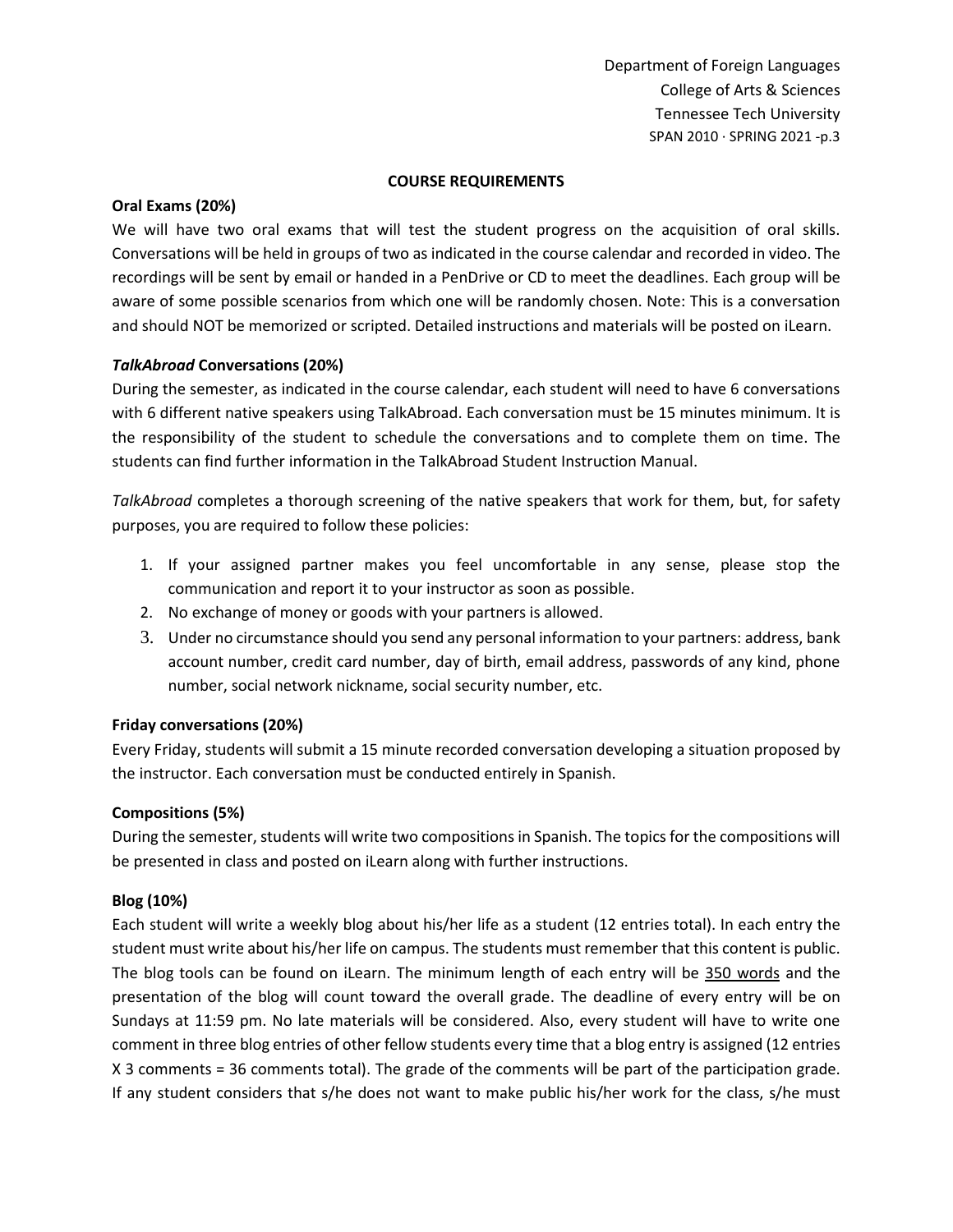explain his/her concern to the instructor, and s/he will be assigned an alternative way to submit this assignment in a traditional private way.

## **Homework (20%)**

Your instructor will assign homework almost daily from the online WEB-SAM system. It is essential that students review, correct, and understand their mistakes; this process is an essential one when learning any subject. Students must complete the exercises in a timely manner, according to the attached class calendar.

\*\*\*Please note that all of the homework (tarea) is found on WEB-SAM (online at http://vistas.vhlcentral.com) and is due ON the day marked on the on-line calendar. You must do all exercises in each section. Complete the Workbook topic and scroll down and complete the Lab Manual topic.

## **Participation (5%)**

Active, scholarly participation is mandatory in this class. All students are expected to participate in every class meeting by responding to questions from the instructor and fellow students as well as by commenting on assignments due in each particular session. No outstanding grade can be obtained in this class without constant, proactive, responsible, and scholarly participation. Points will be taken off the students' participation grades each time that the instructor notices a lack of preparation in the student or when s/he should fail to bring to class the materials required.

Two participation grades will be given to students during the semester. These grades evaluate how well students come to class prepared to engage in class as well as activities. As explained before, every student will have to write one comment in three blog entries of other fellow students every time that a blog entry is assigned (12 entries X 3 comments = 36 comments total). The grade of the comments will be part of the participation grade.

### **Attendance**

Due to the special circumstances posed by the COVID-19 pandemics, attendance in this class is not mandatory.

### **Excused absences and late assignments**

Late assignments are not accepted in this course, unless the Office of Student Affairs documents an excuse. An excused absence is one that occurs due to illness, injury, or death in the student's immediate family. The student must verify these circumstances with official documentation to be submitted to the Office of Student Affairs as soon as they return to class. The Office of Student Affairs will contact the professor for the absence to be excused. The professor under no circumstance will take any documentation directly from the student.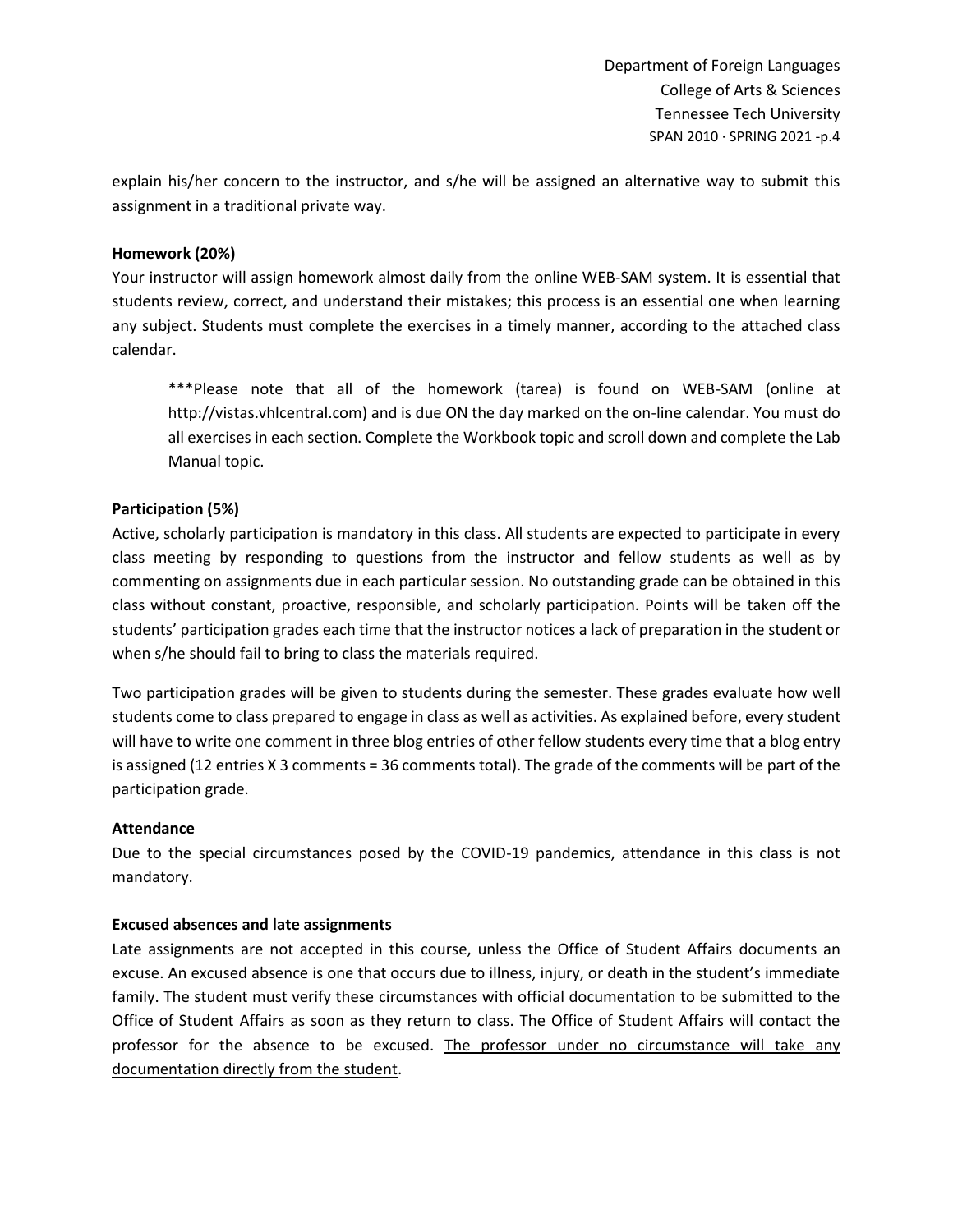#### **FINAL GRADE**

- Oral exams: 20%
- TalkAbroad Conversations: 20%
- Friday's Conversations: 20%
- Compositions: 5%
- Blog: 10%
- Homework: 20%
- Participation: 5%

# **§ Grade scale: A = 90‐100; B = 80‐89; C = 70‐79; D = 60‐69; F = 0‐59.**

| Fecha                                 | Puntos gramaticales y asignaciones                                                            |
|---------------------------------------|-----------------------------------------------------------------------------------------------|
| Clase 1:<br>Miércoles,<br>20 de enero | Presentación del instructor<br>e introducción al curso                                        |
| Viernes,<br>22 de enero               | No hay asignaciones especiales.                                                               |
| Domingo,<br>24 de enero               | No hay blog.                                                                                  |
| Clase 2:<br>Lunes,<br>25 de enero     | Lección 12<br>La vivienda (404-407)                                                           |
| Clase 3:<br>Miércoles,<br>27 de enero | Lección 12<br>Relative pronouns (414-417)<br>Formal commands (418-421)<br><b>TalkAbroad 1</b> |
| Viernes,<br>29 de enero               | Conversación del viernes 1                                                                    |

## **CALENDAR**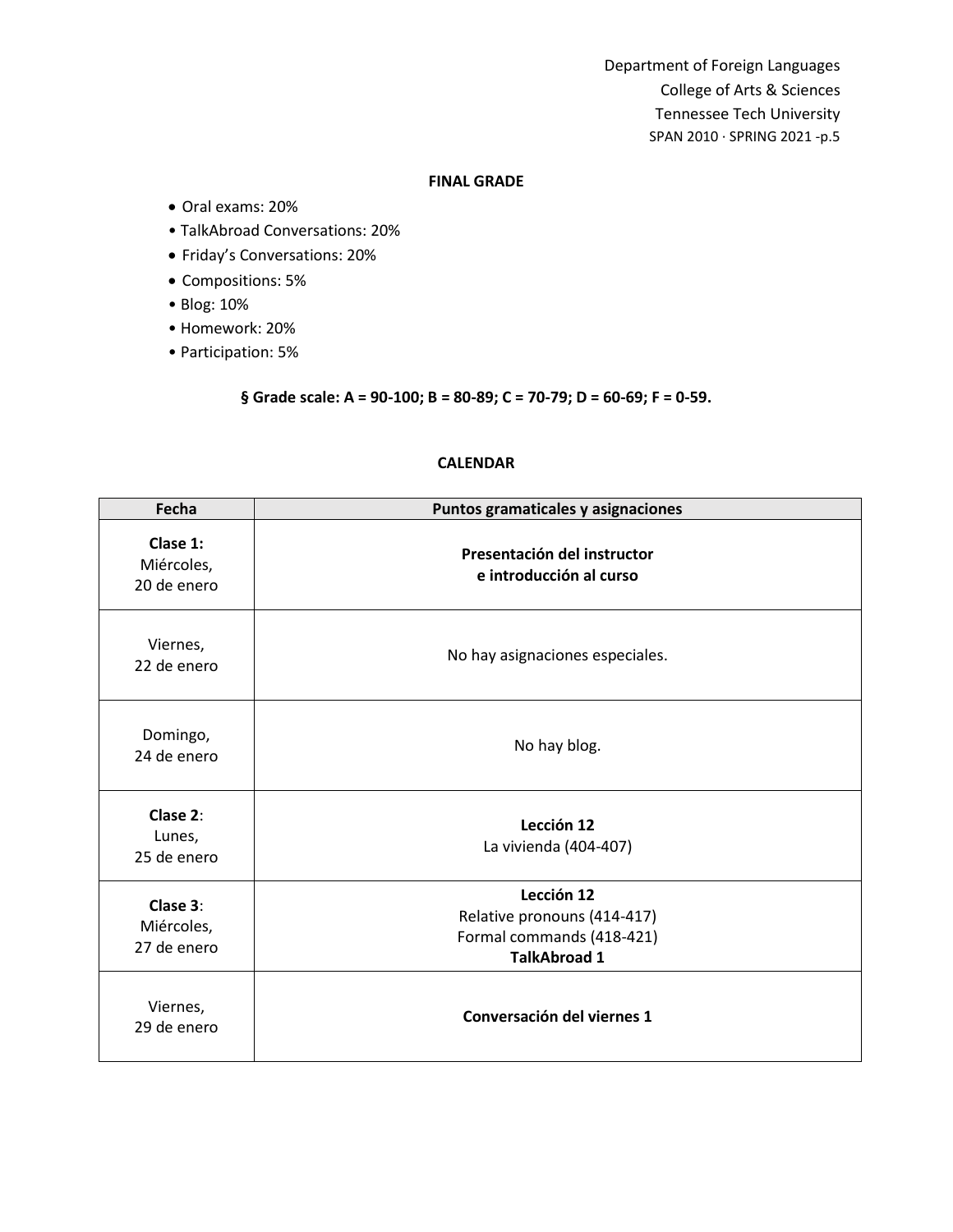| Fecha                                   | Puntos gramaticales y asignaciones                                                   |
|-----------------------------------------|--------------------------------------------------------------------------------------|
| Domingo,<br>31 de enero                 | Blog (entrada 1)                                                                     |
| Clase 4:<br>Lunes,<br>1 de febrero      | Lección 12<br>The present subjunctive (422-425)                                      |
| Clase 5:<br>Miércoles,<br>3 de febrero  | Lección 12<br>Subjunctive with verbs of will and influence<br>$(426 - 429)$          |
| Viernes,<br>5 de febrero                | Conversación del viernes 2                                                           |
| Domingo,<br>7 de febrero                | Blog (entrada 2)                                                                     |
| Clase 6:<br>Lunes,<br>8 de febrero      | Lección 13<br>La naturaleza (442-445)                                                |
| Clase 7:<br>Miércoles,<br>10 de febrero | Lección 13<br>The subjunctive with verbs of emotion (452-455)<br><b>TalkAbroad 2</b> |
| Viernes,<br>12 de febrero               | Conversación del viernes 3                                                           |
| Domingo,<br>14 de febrero               | Blog (entrada 3)                                                                     |
| Clase 8:<br>Lunes,<br>15 de febrero     | Lección 13<br>The subjunctive with doubt, disbelief, and denial<br>$(456 - 459)$     |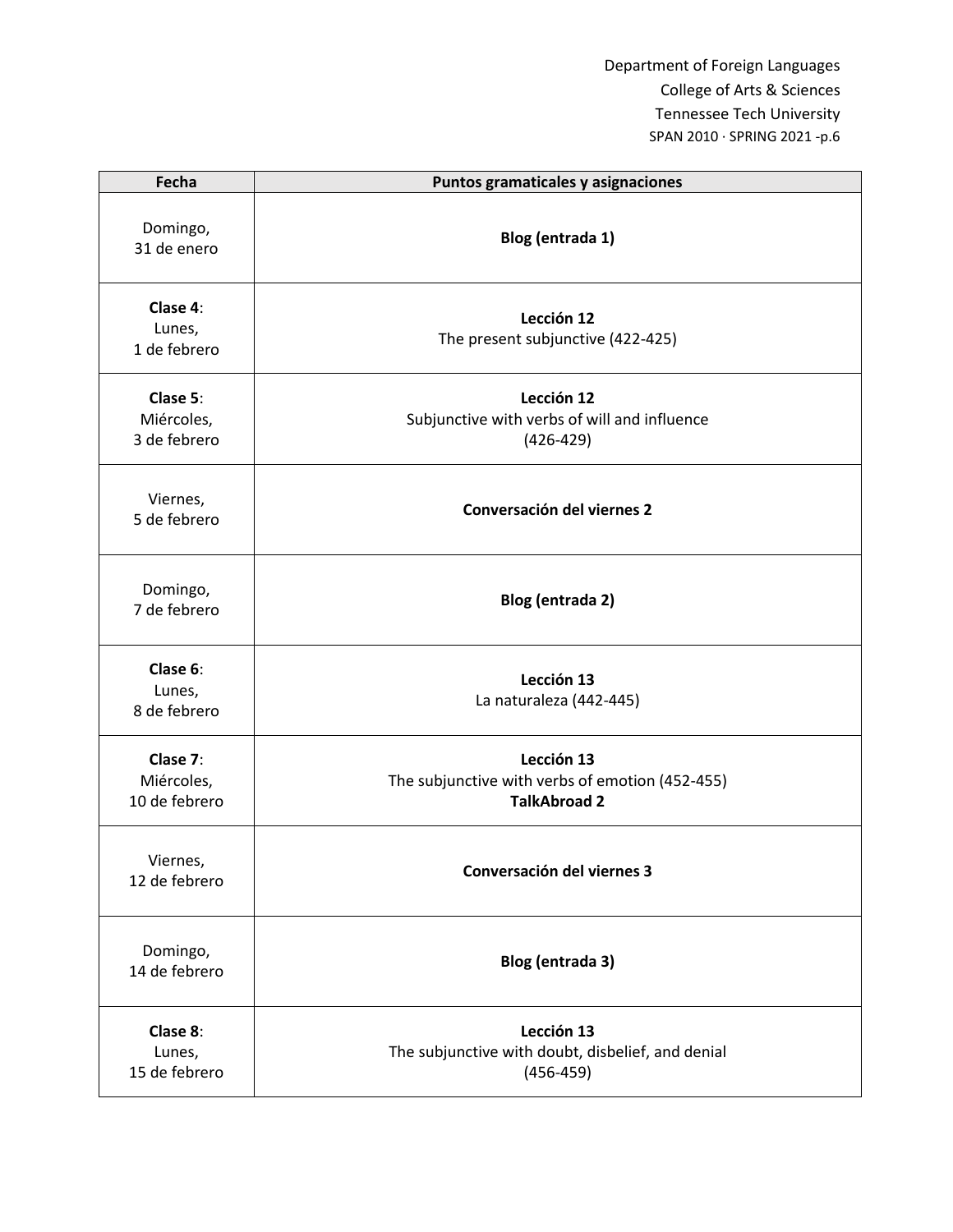| Fecha                                    | Puntos gramaticales y asignaciones                                                  |
|------------------------------------------|-------------------------------------------------------------------------------------|
| Clase 9:<br>Miércoles,<br>17 de febrero  | Lección 13<br>The subjunctive with conjunctions (460-463)<br>Composición 1          |
| Viernes,<br>19 de febrero                | Conversación del viernes 4                                                          |
| Domingo,<br>21 de febrero                | Blog (entrada 4)                                                                    |
| Clase 10:<br>Lunes,<br>22 de febrero     | Lección 14<br>En la ciudad (476-479)                                                |
| Clase 11:<br>Miércoles,<br>24 de febrero | Lección 14<br>The subjunctive in adjective clauses (486-489)<br><b>TalkAbroad 3</b> |
| Viernes,<br>26 de febrero                | Conversación del viernes 5                                                          |
| Domingo,<br>28 de febrero                | Blog (entrada 5)                                                                    |
| Clase 12:<br>Lunes,<br>1 de marzo        | Lección 14<br>Nosotros/as commands (490-492)                                        |
| Clase 13:<br>Miércoles,<br>3 de marzo    | Lección 14<br>Past particles used as adjectives (493-495)                           |
| Viernes,<br>5 de marzo                   | Conversación del viernes 6                                                          |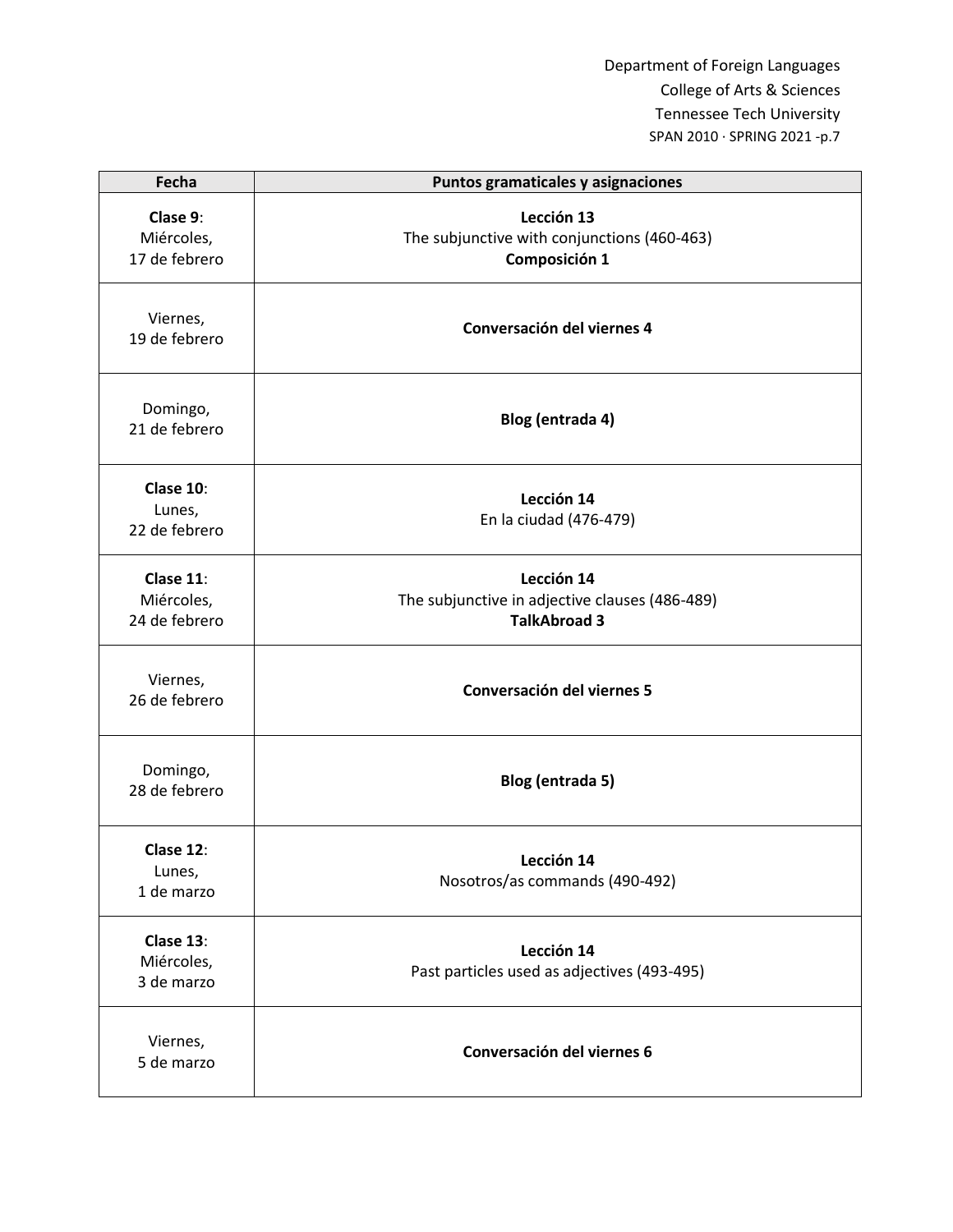| Fecha                                  | Puntos gramaticales y asignaciones                                             |
|----------------------------------------|--------------------------------------------------------------------------------|
| Domingo,<br>7 de marzo                 | Blog (entrada 6)                                                               |
| Clase 14:<br>Lunes,<br>8 de marzo      | Lección 15<br>El bienestar (508-511)                                           |
| Clase 15:<br>Miércoles,<br>10 de marzo | Lección 15<br>The present perfect (518-521)                                    |
| Viernes,<br>12 de marzo                | <b>Examen Oral 1</b>                                                           |
| Lunes,<br>15 de marzo                  | <b>Spring Break - Academic Holiday</b>                                         |
| Miércoles,<br>17 de marzo              | <b>Spring Break - Academic Holiday</b>                                         |
| Viernes,<br>19 de marzo                | <b>Spring Break - Academic Holiday</b>                                         |
| Domingo,<br>21 de marzo                | Blog (entrada 7)                                                               |
| Clase 16:<br>Lunes,<br>22 de marzo     | Lección 15<br>The past perfect (522-524)                                       |
| Clase 17:<br>Miércoles,<br>24 de marzo | Lección 15<br>The present perfect subjunctive (525-527)<br><b>TalkAbroad 4</b> |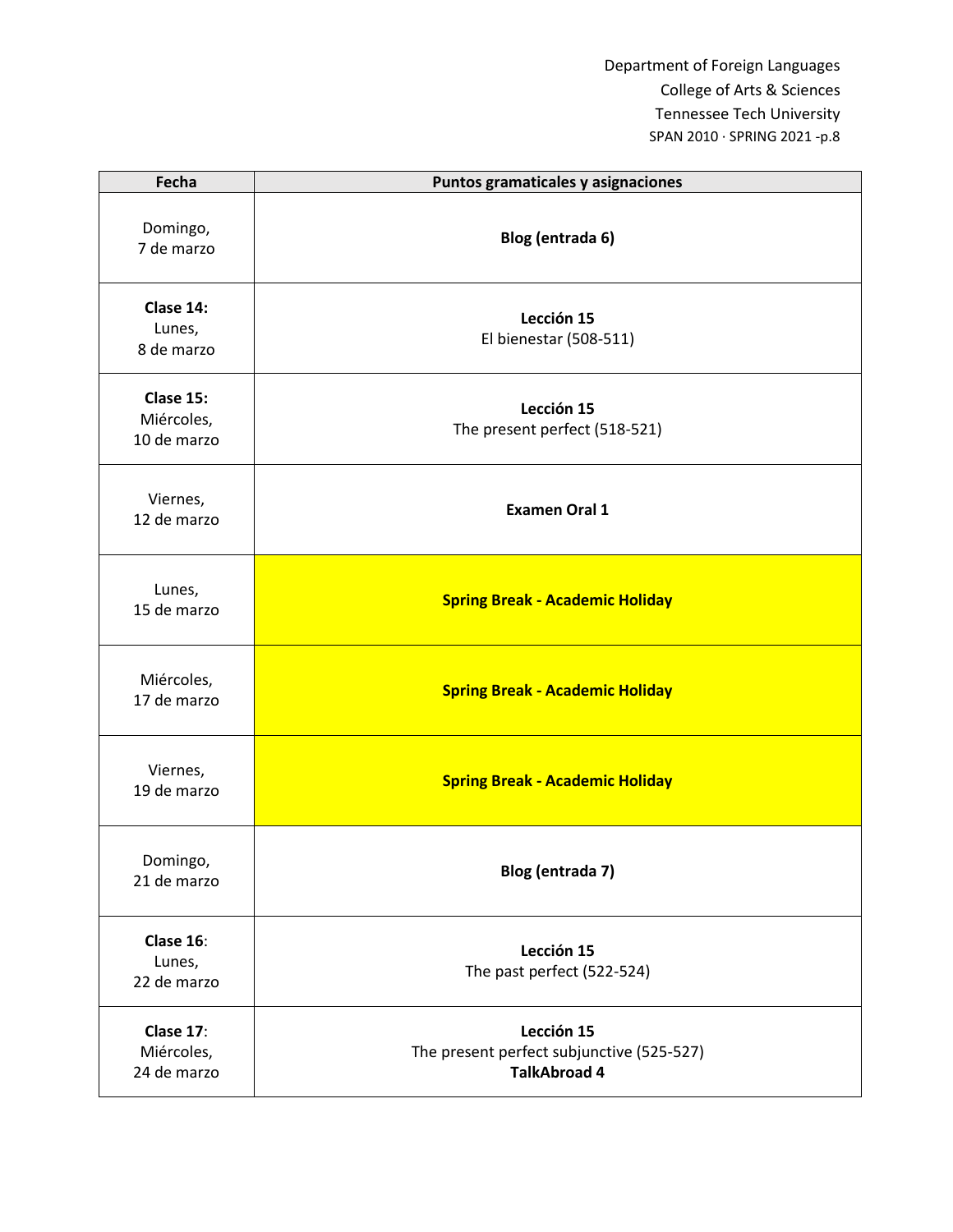| Fecha                                  | Puntos gramaticales y asignaciones                                  |
|----------------------------------------|---------------------------------------------------------------------|
| Viernes,<br>26 de marzo                | Conversación del viernes 7                                          |
| Domingo,<br>28 de marzo                | Blog (entrada 8)                                                    |
| Clase 18:<br>Lunes,<br>29 de marzo     | Lección 16<br>El mundo del trabajo (542-545)                        |
| Clase 19:<br>Miércoles,<br>31 de marzo | Lección 16<br>The future (552-555)                                  |
| Viernes,<br>2 de abril                 | <b>Academic Holiday</b>                                             |
| Domingo,<br>4 de abril                 | Blog (entrada 9)                                                    |
| Clase 20:<br>Lunes,<br>5 de abril      | Lección 16<br>The future perfect (556-557)                          |
| Clase 21:<br>Miércoles,<br>7 de abril  | Lección 16<br>The past subjunctive (558-561)<br><b>TalkAbroad 5</b> |
| Viernes,<br>9 de abril                 | Conversación del viernes 8                                          |
| Domingo,<br>11 de abril                | Blog (entrada 10)                                                   |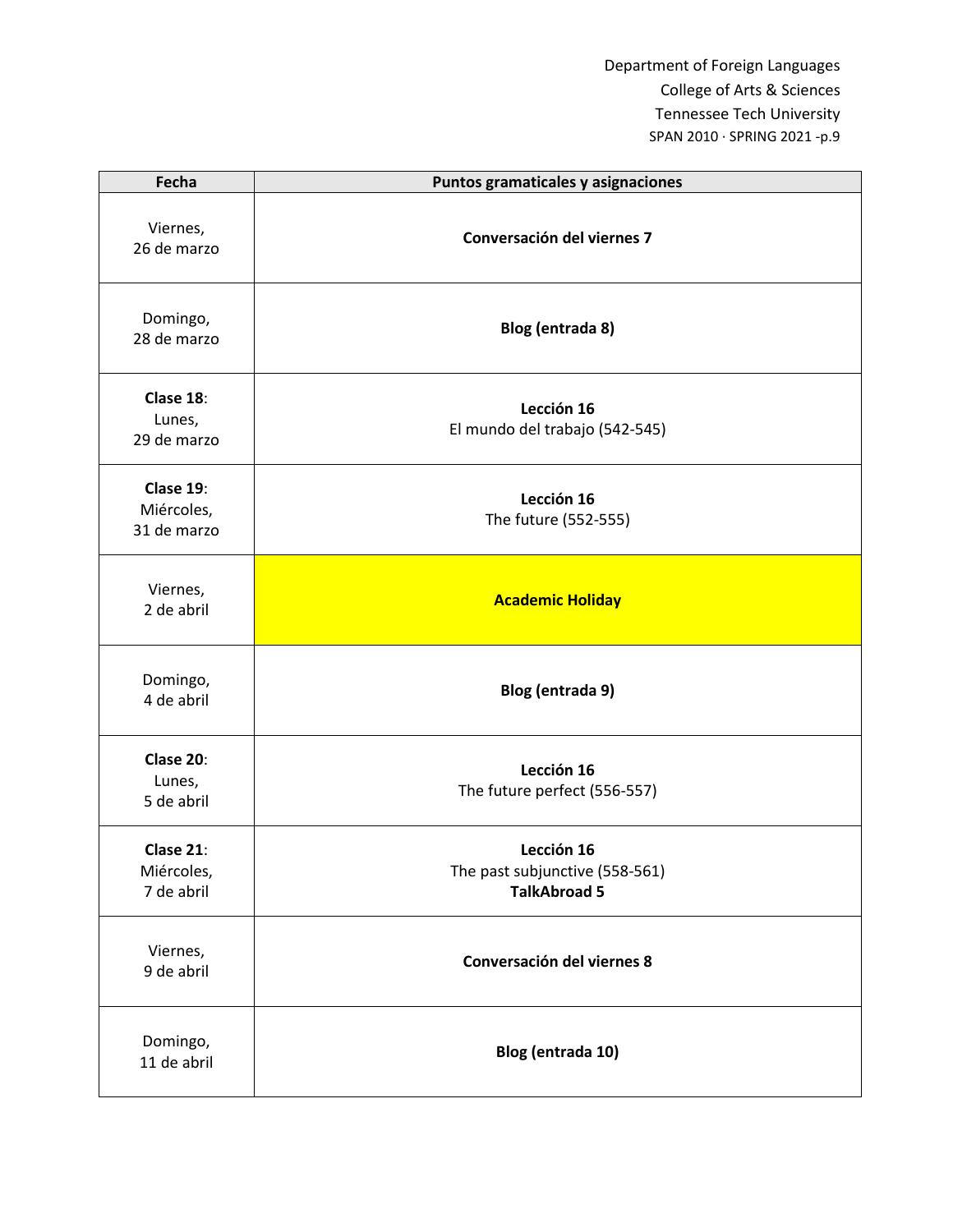| Fecha                                  | Puntos gramaticales y asignaciones                                          |
|----------------------------------------|-----------------------------------------------------------------------------|
| Clase 22:<br>Lunes,<br>12 de abril     | Lección 17<br>Un festival de arte (578-581)                                 |
| Clase 23:<br>Miércoles,<br>14 de abril | Lección 17<br>The conditional (588-591)<br><b>Composición 2</b>             |
| Viernes,<br>16 de abril                | Conversación del viernes 9                                                  |
| Domingo,<br>18 de abril                | Blog (entrada 11)                                                           |
| Clase 24:<br>Lunes,<br>19 de abril     | Lección 17<br>The conditional perfect (592-594)                             |
| Clase 25:<br>Miércoles,<br>21 de abril | Lección 17<br>The past perfect subjunctive (595-597)<br><b>TalkAbroad 6</b> |
| Viernes,<br>23 de abril                | Conversación del viernes 10                                                 |
| Domingo,<br>25 de abril                | Blog (entrada 12)                                                           |
| Clase 26:<br>Lunes,<br>26 de abril     | Lección 18<br>Las actualidades (612-615)                                    |
| Clase 27:<br>Miércoles,<br>28 de abril | Lección 18<br>Si clauses (622-625)                                          |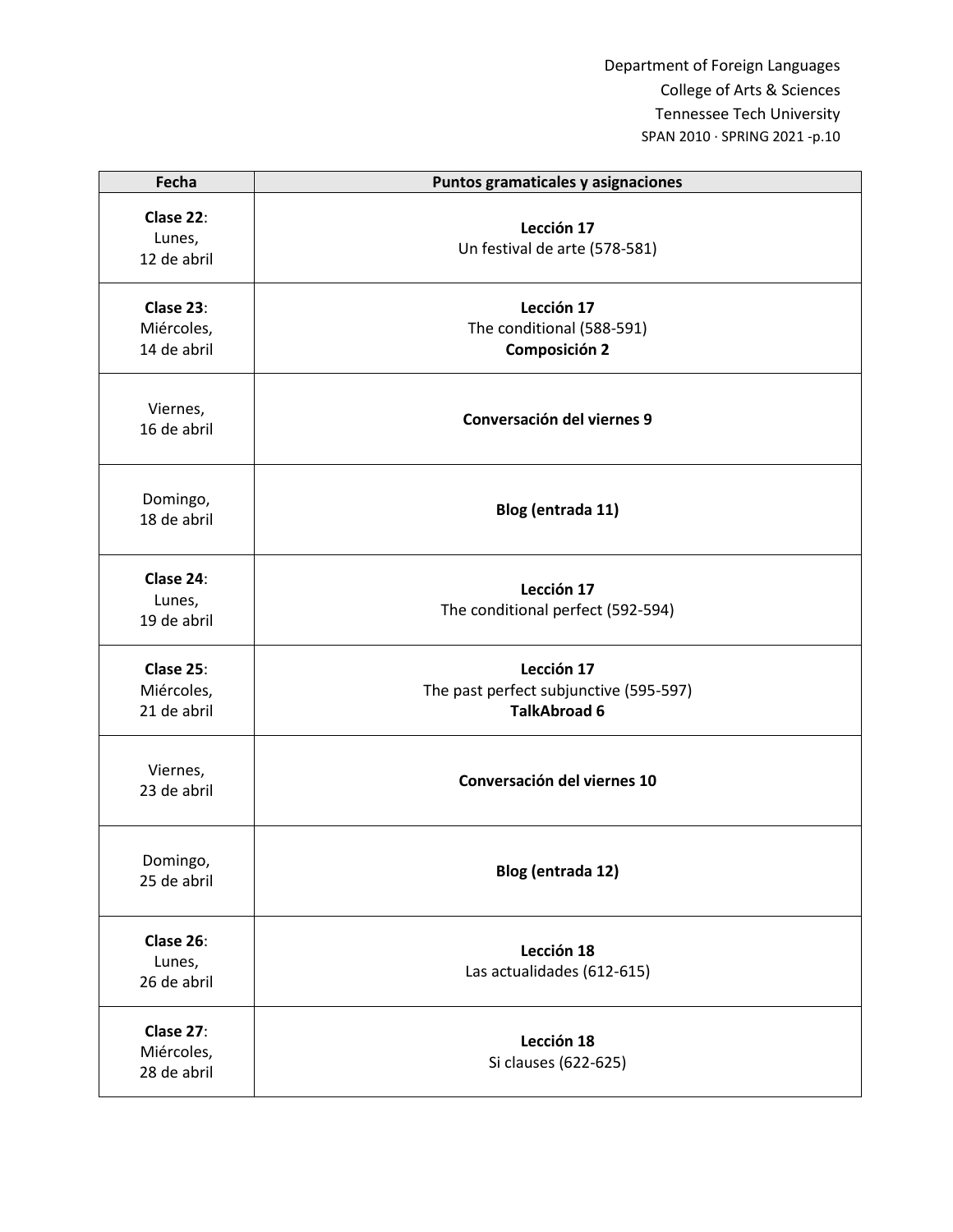| Fecha                   | Puntos gramaticales y asignaciones |
|-------------------------|------------------------------------|
| Viernes,<br>30 de abril | <b>Examen Oral 2</b>               |

### **DIRECTIVES**

Students are responsible for the information in this syllabus throughout the semester. The instructor reserves the right to make changes to the syllabus and class assignments.

### **PREPARING FOR CLASS**

You are expected to have each day studied the assigned grammar before coming to class. Studying and doing the homework before each class will help you contribute to any class activity. You should always take notes as you study. Do not worry if you do not understand everything, and do not be afraid to ask questions. Conversation between the students and the instructor and, more importantly, among students is the essence of this class. Learning within this framework requires much more than mere attendance; it requires that each student actively participate in the class. It is critical to your success in this course that you not only study the materials but that you also actively reflect on them by taking notes, doing additional research, or approaching your classmates with questions outside the class.

### **CIVILITY**

Cellular phones, headphones, laptops and any other such devices are strictly prohibited in this class. Students using electronic devices will be considered absent for the day. Let your instructor know if you are expecting an emergency call. Eating and drinking in this class is discouraged since communication among students is an essential element of the learning experience. All students are expected to pay attention to the instructor and to their classmates at all times and engage in each activity as expected of them. While in class, you will be expected to behave appropriately. Students who engage in inappropriate or disruptive behavior will be dismissed from the class. Inappropriate behavior includes sleeping or blatant lack of attention (gazing out the window, texting, working on assignments for a different class), private or unrelated conversations, disrespectful comments and disregard for directions as provided by the instructor or as expected from a college student. While in class you should pay attention and participate actively in discussion when appropriate.

# **STUDENT ACADEMIC MISCONDUCT POLICY**

Maintaining high standards of academic integrity in every class at Tennessee Tech is critical to the reputation of Tennessee Tech, its students, alumni, and the employers of Tennessee Tech graduates. The Student Academic Misconduct Policy describes the definitions of academic misconduct and policies and procedures for addressing Academic Misconduct at Tennessee Tech. For details, view the Tennessee Tech's Policy 217 – Student Academic Misconduct a[t Policy Central.](https://tntech.policytech.com/dotNet/noAuth/login.aspx?ReturnUrl=%2fDefault.aspx%3fauto%3dfalse&auto=false&public=true)

# **DISABILITY ACCOMMODATION**

Students with a disability requiring accommodations should contact the Office of Disability Services (ODS). An Accommodation Request (AR) should be completed as soon as possible, preferably by the end of the